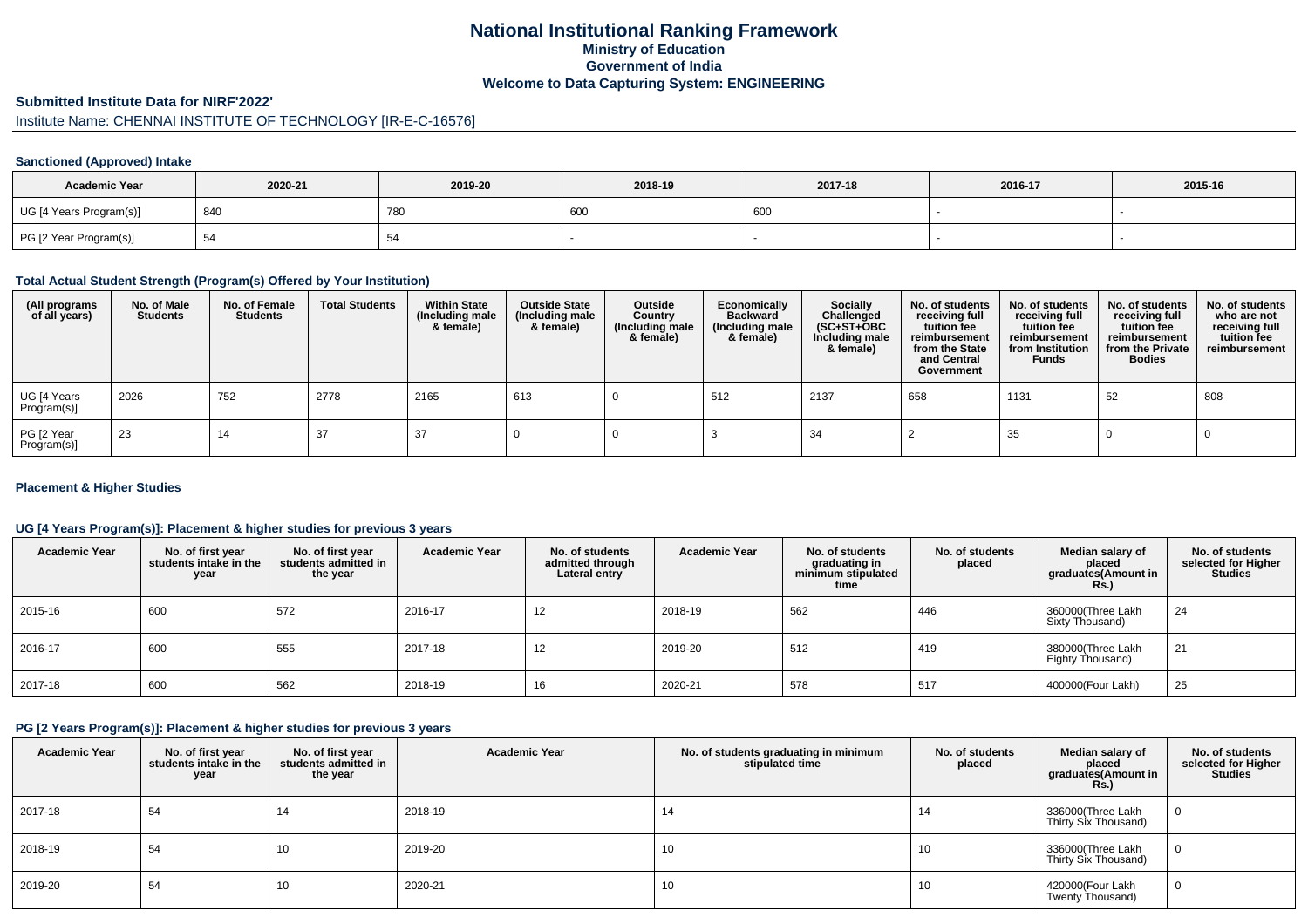#### **Ph.D Student Details**

| Ph.D (Student pursuing doctoral program till 2020-21 Students admitted in the academic year 2020-21 should not be entered here.) |         |                                                            |         |  |  |  |  |
|----------------------------------------------------------------------------------------------------------------------------------|---------|------------------------------------------------------------|---------|--|--|--|--|
| <b>Total Students</b>                                                                                                            |         |                                                            |         |  |  |  |  |
| Full Time                                                                                                                        |         |                                                            |         |  |  |  |  |
| Part Time                                                                                                                        |         | 48                                                         |         |  |  |  |  |
|                                                                                                                                  |         | No. of Ph.D students graduated (including Integrated Ph.D) |         |  |  |  |  |
|                                                                                                                                  | 2020-21 | 2019-20                                                    | 2018-19 |  |  |  |  |
| Full Time                                                                                                                        |         |                                                            |         |  |  |  |  |
| Part Time                                                                                                                        | 24      | 16                                                         |         |  |  |  |  |

# **Financial Resources: Utilised Amount for the Capital expenditure for previous 3 years**

| <b>Academic Year</b>                                                                                                                                                                      | 2020-21                                                                                              | 2019-20                                                                       | 2018-19                                                                                     |  |  |  |  |  |  |
|-------------------------------------------------------------------------------------------------------------------------------------------------------------------------------------------|------------------------------------------------------------------------------------------------------|-------------------------------------------------------------------------------|---------------------------------------------------------------------------------------------|--|--|--|--|--|--|
|                                                                                                                                                                                           | <b>Utilised Amount</b>                                                                               | <b>Utilised Amount</b>                                                        | <b>Utilised Amount</b>                                                                      |  |  |  |  |  |  |
|                                                                                                                                                                                           | Annual Capital Expenditure on Academic Activities and Resources (excluding expenditure on buildings) |                                                                               |                                                                                             |  |  |  |  |  |  |
| Library (Books, Journals and e-Resources only)                                                                                                                                            | 7667567 (Seventy Six Lakh Sixty Seven Thousand Five<br>Hundred and Sixty Seven)                      | 5273505 (Fifty Two Lakh Seventy Three Thousand Five<br>Hundred and Five)      | 2531176 (Twenty Five Lakh Thirty One Thousand One<br>Hunbred and Seventy Six)               |  |  |  |  |  |  |
| New Equipment and software for Laboratories                                                                                                                                               | 7507123 (Seventy Five Lakh Seven Thousand One Hundred<br>and Twenty Three)                           | 10260479 (One Crore Two Lakh Sixty Thousand Four Hundred<br>and Seventy Nine) | 14836758 (One Crore Fourty Eight Lakh Thirty Six Thousand<br>Seven Hundred and Fifty Eight) |  |  |  |  |  |  |
| <b>Engineering Workshops</b>                                                                                                                                                              | 2426540 (Twenty Four Lakh Twenty Six Thousand Five<br>hundred and Fourty)                            | 4330610 (Fourty Three Lakh Thirty Thousand Six Hundred and<br>Ten)            | 364512 (Three Lakh Sixty Four Thousand Five Hundred and<br>Twelve)                          |  |  |  |  |  |  |
| Other expenditure on creation of Capital Assets (For setting up<br>classrooms, seminar hall, conference hall, library, Lab, Engg<br>workshops excluding expenditure on Land and Building) | 13624215 (One Crore Thirty Six Lakh Twenty Four Thousand<br>Two Hundred and Fifteen)                 | 29106040 (Two Crore Ninty One Lakh Six Thousand and<br>Fourty)                | 16177909 (One Crore Sixty One Lakh Seventy Seven<br>Thousand Nine Hundred and Nine)         |  |  |  |  |  |  |

# **Financial Resources: Utilised Amount for the Operational expenditure for previous 3 years**

| <b>Academic Year</b>                                                                                                                                                                            | 2020-21                                                                                | 2019-20                                                                               | 2018-19                                                                          |  |  |  |  |  |
|-------------------------------------------------------------------------------------------------------------------------------------------------------------------------------------------------|----------------------------------------------------------------------------------------|---------------------------------------------------------------------------------------|----------------------------------------------------------------------------------|--|--|--|--|--|
|                                                                                                                                                                                                 | <b>Utilised Amount</b>                                                                 | <b>Utilised Amount</b>                                                                | <b>Utilised Amount</b>                                                           |  |  |  |  |  |
| <b>Annual Operational Expenditure</b>                                                                                                                                                           |                                                                                        |                                                                                       |                                                                                  |  |  |  |  |  |
| Salaries (Teaching and Non Teaching staff)                                                                                                                                                      | 140591203 (Fourteen Crore Five Lakh Ninety One Thousand<br>Two Hundred and Three)      | 127567500 (Twelve Crore Seventy Five Lakh Sixty Seven<br>Thousand Five Hundred)       | 103663091 (Ten Crore Thirty Six Lakh Sixty Three Thousand<br>Ninety One)         |  |  |  |  |  |
| Maintenance of Academic Infrastructure or consumables and<br>other running expenditures (excluding maintenance of hostels<br>and allied services, rent of the building, depreciation cost, etc) | 131044146 (Thirteen Crore Ten Lakh Fourty Four Thousand<br>One Hundred and Fourty Six) | 25053523 (Two Crore Fifty Lakh Fifty Three Thousand Five<br>Hundred and Twenty Three) | 26732110 (Two Crore Sixty Seven Lakh Thirty Two Thousand<br>One Hundred and Ten) |  |  |  |  |  |
| Seminars/Conferences/Workshops                                                                                                                                                                  | 7185032 (Seventy One Lakh Eighty Five Thousand and Thirty<br>Two)                      | 7697432 (Seventy Six Lakh Ninety Seven Thousand Four<br>Hundred an Thirty Two)        | 6213590 (Sixty Two Lakh Thirteen Thousand Five Hundred<br>and Ninety)            |  |  |  |  |  |

**IPR**

| Calendar year            | 2020 | 2019 | 2018 |
|--------------------------|------|------|------|
| No. of Patents Published |      |      |      |
| No. of Patents Granted   |      |      |      |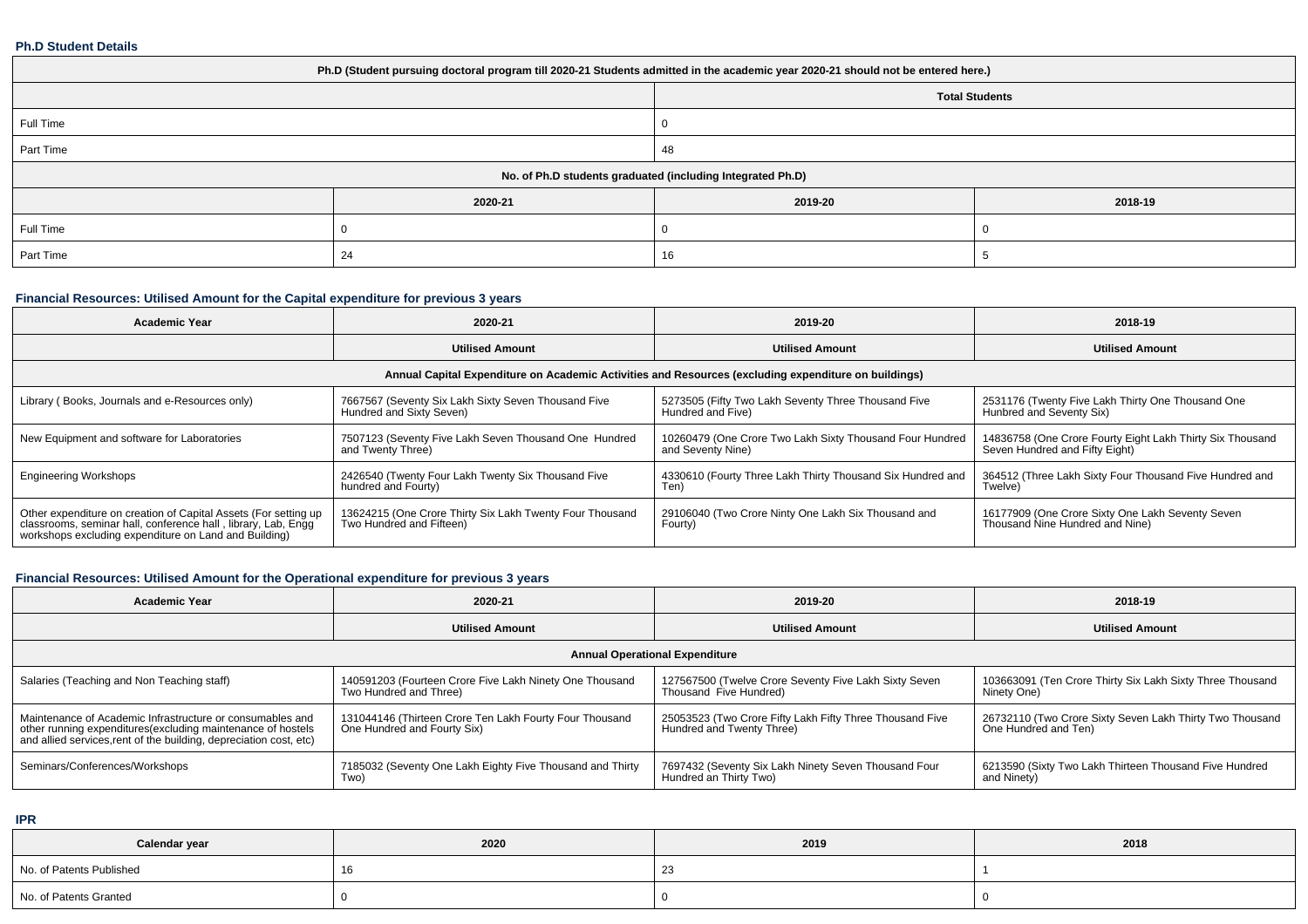### **Sponsored Research Details**

| <b>Financial Year</b>                    | 2020-21                                                                                                                     | 2019-20  | 2018-19                                                           |
|------------------------------------------|-----------------------------------------------------------------------------------------------------------------------------|----------|-------------------------------------------------------------------|
| Total no. of Sponsored Projects          |                                                                                                                             |          |                                                                   |
| Total no. of Funding Agencies            |                                                                                                                             |          |                                                                   |
| Total Amount Received (Amount in Rupees) | 13996526                                                                                                                    | 12406000 | 1645999                                                           |
| Amount Received in Words                 | One Crore Thirty Nine Lakh Ninety Six Thousand Five Hundred   One Crore Twenty Four Lakh and Six Thousand<br>and Twenty Six |          | Sixteen Lakh Fourty Five Thousand Nine Hundred and Ninety<br>Nine |

### **Consultancy Project Details**

| <b>Financial Year</b>                    | 2020-21                                                           | 2019-20                               | 2018-19                                               |
|------------------------------------------|-------------------------------------------------------------------|---------------------------------------|-------------------------------------------------------|
| Total no. of Consultancy Projects        | -42                                                               | 38                                    |                                                       |
| Total no. of Client Organizations        |                                                                   | -37                                   |                                                       |
| Total Amount Received (Amount in Rupees) | 3816684                                                           | 5438000                               | 3214110                                               |
| Amount Received in Words                 | Thirty Eight Lakh Sixteen Thousand Six Hundred and Eighty<br>Four | Fifty Four Lakh Thirty Eight Thousand | Thirty Two Lakh Fourteen Thousand One Hundred and Ten |

### **PCS Facilities: Facilities of physically challenged students**

| 1. Do your institution buildings have Lifts/Ramps?                                                                                                         | Yes, more than 80% of the buildings |
|------------------------------------------------------------------------------------------------------------------------------------------------------------|-------------------------------------|
| 2. Do your institution have provision for walking aids, including wheelchairs and transportation from one building to another for<br>handicapped students? | Yes                                 |
| 3. Do your institution buildings have specially designed toilets for handicapped students?                                                                 | Yes, more than 80% of the buildings |

### **Faculty Details**

| <b>Srno</b> | Name                   | Age | Designation                | Gender | Qualification | Experience (In<br>Months) | Currently working<br>with institution? | <b>Joining Date</b> | <b>Leaving Date</b>      | <b>Association type</b> |
|-------------|------------------------|-----|----------------------------|--------|---------------|---------------------------|----------------------------------------|---------------------|--------------------------|-------------------------|
|             | Mr A Suresh            | 42  | Associate Professor        | Male   | M.E.          | 240                       | Yes                                    | 16-06-2014          | $\sim$                   | Regular                 |
| 2           | <b>MR ERIC CLAPTEN</b> | 29  | <b>Assistant Professor</b> | Male   | M.E.          | 70                        | Yes                                    | 19-08-2015          | $\overline{\phantom{a}}$ | Regular                 |
|             | MR N MURUGAN           | 33  | <b>Assistant Professor</b> | Male   | M.E.          | 115                       | No                                     | 01-11-2017          | 07-12-2021               | Regular                 |
|             | MR Madhavan K          | 38  | <b>Assistant Professor</b> | Male   | M.E.          | 167                       | Yes                                    | 17-05-2012          | --                       | Regular                 |
| 5           | Ms KRITHIGA J          | 30  | <b>Assistant Professor</b> | Female | M.E.          | 79                        | Yes                                    | 16-04-2014          | $\overline{\phantom{a}}$ | Regular                 |
| 6           | Mr JEGANMOHAN<br>ĸ     | 47  | Associate Professor        | Male   | M.E.          | 324                       | Yes                                    | 24-02-2017          | $\sim$                   | Regular                 |
|             | Mr A Senthil Kumar     | 49  | Associate Professor        | Male   | M.E.          | 300                       | Yes                                    | 03-07-2013          | --                       | Regular                 |
| 8           | Dr DHANAGOPAL R        | 38  | Associate Professor        | Male   | Ph.D          | 192                       | Yes                                    | 22-06-2015          | $\sim$                   | Regular                 |
|             | MR G K KANNAN          | 36  | <b>Assistant Professor</b> | Male   | M.E.          | 138                       | Yes                                    | 11-06-2016          | $\sim$                   | Regular                 |
| 10          | Dr S Pavithra          | 36  | <b>Assistant Professor</b> | Female | Ph.D          | 170                       | Yes                                    | 02-07-2013          | --                       | Regular                 |
| 11          | Dr N ARCHANA           | 39  | Associate Professor        | Male   | M.E.          | 215                       | Yes                                    | 18-01-2016          | $\sim$                   | Regular                 |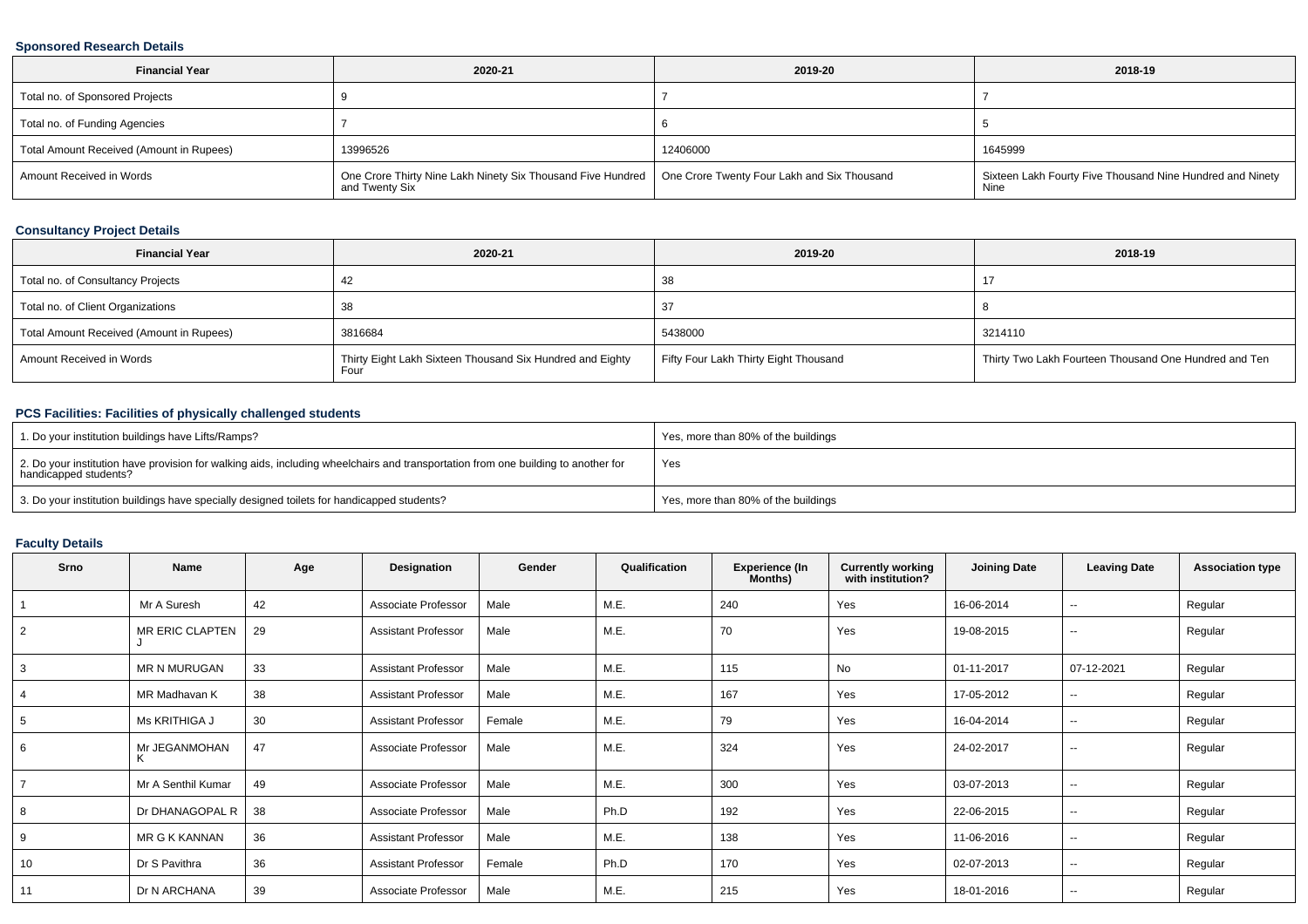| 12     | MR G Senthil kumar            | 45 | Associate Professor        | Male   | MTech(Printing<br>Technology) | 189 | Yes | 01-07-2014 | $\overline{\phantom{a}}$ | Regular |
|--------|-------------------------------|----|----------------------------|--------|-------------------------------|-----|-----|------------|--------------------------|---------|
| 13     | MR P S GOKUL                  | 33 | <b>Assistant Professor</b> | Male   | M.Tech                        | 101 | Yes | 11-07-2016 | Щ,                       | Regular |
| 14     | DR A Prasina                  | 40 | Professor                  | Female | Ph.D                          | 213 | Yes | 24-06-2014 | $\overline{\phantom{a}}$ | Regular |
| 15     | MS S Mahalakshmi              | 38 | <b>Assistant Professor</b> | Female | M.E.                          | 126 | Yes | 10-04-2017 | $\overline{\phantom{a}}$ | Regular |
| 16     | <b>MR M RAMESH</b>            | 30 | <b>Assistant Professor</b> | Male   | M.E.                          | 77  | Yes | 06-06-2015 | $\overline{\phantom{a}}$ | Regular |
| 17     | Dr M D Vijaya<br>Kumar        | 47 | Associate Professor        | Male   | M.E.                          | 274 | Yes | 01-07-2011 | $\overline{\phantom{a}}$ | Regular |
| 18     | Dr N Kandavel                 | 36 | <b>Assistant Professor</b> | Male   | M.E.                          | 139 | Yes | 07-06-2017 | Ξ.                       | Regular |
| 19     | MR S Yuvaraj                  | 37 | <b>Assistant Professor</b> | Male   | M.Tech                        | 156 | Yes | 19-06-2010 | Щ,                       | Regular |
| 20     | MS G Saikethana               | 28 | <b>Assistant Professor</b> | Female | M.E.                          | 37  | Yes | 01-07-2018 | $\overline{\phantom{a}}$ | Regular |
| 21     | MR S Praveen<br>Raman         | 29 | <b>Assistant Professor</b> | Male   | M.E.                          | 52  | No  | 09-06-2017 | 06-12-2021               | Regular |
| 22     | Dr A Dhanasekaran             | 45 | Associate Professor        | Male   | Ph.D                          | 228 | Yes | 26-06-2017 | --                       | Regular |
| 23     | Dr M Ettappan                 | 45 | Professor                  | Male   | Ph.D                          | 258 | Yes | 10-08-2018 | $\overline{\phantom{a}}$ | Regular |
| 24     | MR K Praveen                  | 38 | <b>Assistant Professor</b> | Male   | M.E.                          | 179 | Yes | 02-05-2018 | $\overline{\phantom{a}}$ | Regular |
| 25     | <b>MS Nebula</b><br>evangelin | 35 | <b>Assistant Professor</b> | Female | M. Phil                       | 120 | No  | 26-05-2017 | 30-08-2021               | Regular |
| 26     | MS K<br>RAJALAKSHMI           | 32 | <b>Assistant Professor</b> | Female | M.E.                          | 102 | Yes | 07-01-2016 | $\overline{\phantom{a}}$ | Regular |
| 27     | <b>MR K R YUWARAJ</b>         | 36 | <b>Assistant Professor</b> | Male   | M.E.                          | 108 | Yes | 09-01-2017 | $\overline{\phantom{a}}$ | Regular |
| 28     | MR C<br>Hariharasudhan        | 32 | <b>Assistant Professor</b> | Male   | M.E.                          | 120 | Yes | 09-07-2012 | $\overline{\phantom{a}}$ | Regular |
| 29     | MR T Sampath                  | 35 | <b>Assistant Professor</b> | Male   | M.Tech                        | 120 | Yes | 29-06-2017 | $\sim$                   | Regular |
| 30     | MR P VINOTH<br><b>KUMAR</b>   | 32 | <b>Assistant Professor</b> | Male   | M.E.                          | 85  | Yes | 25-01-2016 | $\overline{\phantom{a}}$ | Regular |
| 31     | MR D DINESH                   | 31 | <b>Assistant Professor</b> | Male   | M.E.                          | 123 | Yes | 06-06-2014 | $\overline{\phantom{a}}$ | Regular |
| 32     | MS K P Aswathi                | 31 | <b>Assistant Professor</b> | Female | M.E.                          | 84  | Yes | 21-04-2014 | --                       | Regular |
| 33     | MR Palani Kumar E             | 31 | <b>Assistant Professor</b> | Male   | M.E.                          | 99  | Yes | 01-06-2013 | $\overline{\phantom{a}}$ | Regular |
| 34     | Dr B R RAMESH<br><b>BAPU</b>  | 50 | Professor                  | Male   | Ph.D                          | 360 | No  | 01-06-2012 | 31-07-2021               | Regular |
| $35\,$ | Dr R Menaka                   | 41 | Associate Professor        | Female | Ph.D                          | 240 | Yes | 01-12-2016 | Ξ.                       | Regular |
| 36     | MS K Nisha                    | 38 | <b>Assistant Professor</b> | Female | M.E.                          | 168 | Yes | 01-07-2014 |                          | Regular |
| 37     | MS ANURADHA D                 | 41 | <b>Assistant Professor</b> | Female | M. Phil                       | 156 | No  | 04-08-2014 | 12-01-2022               | Regular |
| 38     | MR P<br><b>MUTHURAMAN</b>     | 58 | Associate Professor        | Male   | M.E.                          | 375 | Yes | 29-05-2014 | $\overline{\phantom{a}}$ | Regular |
| 39     | MR R Ramgopal                 | 47 | Associate Professor        | Male   | M.E.                          | 272 | Yes | 08-08-2011 | Ξ.                       | Regular |
| 40     | MS Breetha Y J                | 29 | <b>Assistant Professor</b> | Female | M.E.                          | 75  | Yes | 01-06-2015 | н,                       | Regular |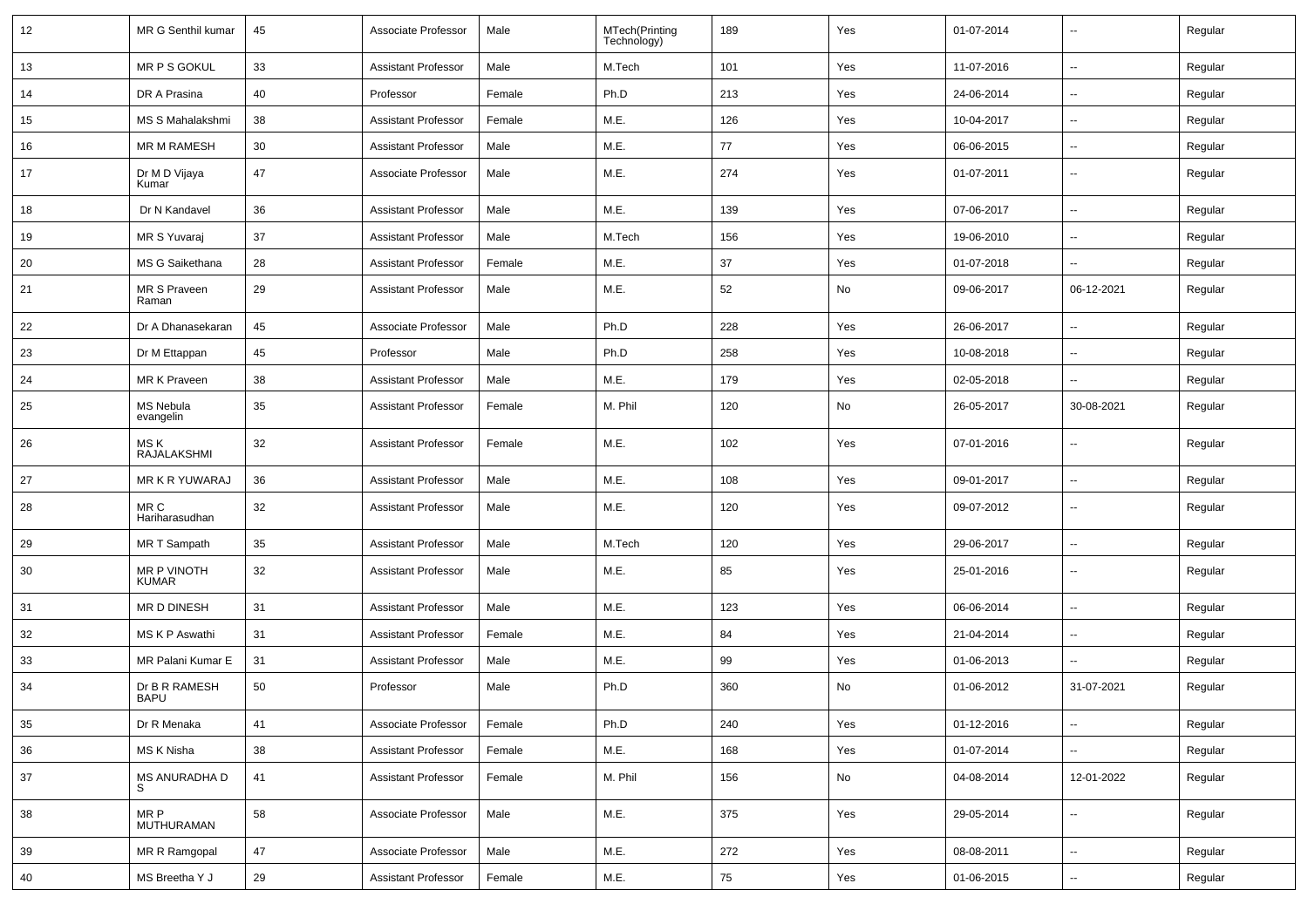| 41 | MR B<br><b>KRISHNAKUMAR</b>  | 43     | <b>Assistant Professor</b> | Male   | M.E.    | 182 | Yes | 10-06-2016 | $\overline{\phantom{a}}$ | Regular |
|----|------------------------------|--------|----------------------------|--------|---------|-----|-----|------------|--------------------------|---------|
| 42 | MS V Vimala                  | 43     | Associate Professor        | Female | M.E.    | 250 | Yes | 10-08-2018 | $\sim$                   | Regular |
| 43 | MR M<br>Vinayakamoorthy      | 33     | <b>Assistant Professor</b> | Male   | M.E.    | 108 | Yes | 08-05-2017 | --                       | Regular |
| 44 | MR Nagendiran S              | 28     | <b>Assistant Professor</b> | Male   | M.E.    | 49  | No  | 21-06-2017 | 06-12-2021               | Regular |
| 45 | MR S Krishnan                | 31     | <b>Assistant Professor</b> | Male   | M.E.    | 96  | Yes | 17-04-2017 |                          | Regular |
| 46 | MR VIKRAM R                  | 33     | <b>Assistant Professor</b> | Male   | M. Phil | 95  | Yes | 08-08-2012 | $\overline{a}$           | Regular |
| 47 | <b>MS SHAIK UMAMA</b>        | 28     | <b>Assistant Professor</b> | Female | M. Phil | 48  | No  | 01-05-2018 | 31-07-2021               | Regular |
| 48 | Dr R Balamurali              | 42     | Associate Professor        | Male   | Ph.D    | 244 | Yes | 13-04-2011 | $\overline{\phantom{a}}$ | Regular |
| 49 | MR K<br>KARTHIKEYAN          | 41     | Associate Professor        | Male   | Ph.D    | 212 | No  | 06-05-2015 | 21-12-2021               | Regular |
| 50 | MR Keerthi<br>Vijayadhasan   | 35     | <b>Assistant Professor</b> | Male   | M.E.    | 119 | Yes | 13-07-2011 | $\overline{\phantom{a}}$ | Regular |
| 51 | MR PRABAKARAN<br>KR          | 39     | <b>Assistant Professor</b> | Male   | M. Phil | 162 | Yes | 25-06-2014 | $\sim$                   | Regular |
| 52 | MR R Ramesh                  | 43     | Associate Professor        | Male   | M.E.    | 250 | Yes | 06-07-2011 | $\sim$                   | Regular |
| 53 | MR S Rajes Kannan            | 39     | <b>Assistant Professor</b> | Male   | M.E.    | 188 | Yes | 19-05-2017 | --                       | Regular |
| 54 | MR R Raghuraman              | 34     | <b>Assistant Professor</b> | Male   | M.E.    | 128 | Yes | 08-07-2013 | -−                       | Regular |
| 55 | MR ROBIN<br>YOGARAJ          | 31     | <b>Assistant Professor</b> | Male   | M.E.    | 96  | Yes | 06-06-2014 | $\overline{\phantom{a}}$ | Regular |
| 56 | <b>MS PRIYA M</b>            | 41     | <b>Assistant Professor</b> | Male   | M. Phil | 216 | Yes | 01-07-2015 | $\overline{\phantom{a}}$ | Regular |
| 57 | MR K Kirubasankar            | 43     | Associate Professor        | Male   | M.E.    | 235 | Yes | 24-06-2013 | -−                       | Regular |
| 58 | ΜR<br>VIDHYARANYAN F         | 37     | <b>Assistant Professor</b> | Male   | M. Phil | 144 | Yes | 06-06-2016 | $\sim$                   | Regular |
| 59 | МS<br>VIJAYALAKSHMI A        | 30     | <b>Assistant Professor</b> | Female | M.E.    | 76  | Yes | 27-02-2015 | $\sim$                   | Regular |
| 60 | <b>MR P KARTHICK</b>         | 32     | <b>Assistant Professor</b> | Male   | M.E.    | 114 | Yes | 10-07-2017 | Ξ.                       | Regular |
| 61 | MR A Sivabalan               | 33     | <b>Assistant Professor</b> | Male   | M.E.    | 126 | Yes | 05-06-2012 | $\overline{\phantom{a}}$ | Regular |
| 62 | MR R KISHORE                 | 29     | <b>Assistant Professor</b> | Male   | M.E.    | 80  | Yes | 16-06-2016 | $\overline{\phantom{a}}$ | Regular |
| 63 | MR Ravi Kumar<br>Gurram      | 31     | <b>Assistant Professor</b> | Male   | M.E.    | 85  | Yes | 16-04-2014 | --                       | Regular |
| 64 | MR K<br>Manikandaprabhu      | 30     | <b>Assistant Professor</b> | Male   | M.E.    | 83  | Yes | 01-07-2015 | ш,                       | Regular |
| 65 | DR B<br>SUNDARAMBAL          | 45     | Professor                  | Female | Ph.D    | 243 | Yes | 02-05-2017 | $\sim$                   | Regular |
| 66 | MS C Rajeswari               | 38     | <b>Assistant Professor</b> | Female | M.E.    | 188 | Yes | 15-05-2018 | $\sim$                   | Regular |
| 67 | Dr Rajarasalanth<br>Selvaraj | 40     | Associate Professor        | Male   | Ph.D    | 186 | Yes | 02-01-2014 | ⊷.                       | Regular |
| 68 | MR P Senthil Pandi           | $35\,$ | <b>Assistant Professor</b> | Male   | M. Phil | 96  | Yes | 01-08-2017 | $\sim$                   | Regular |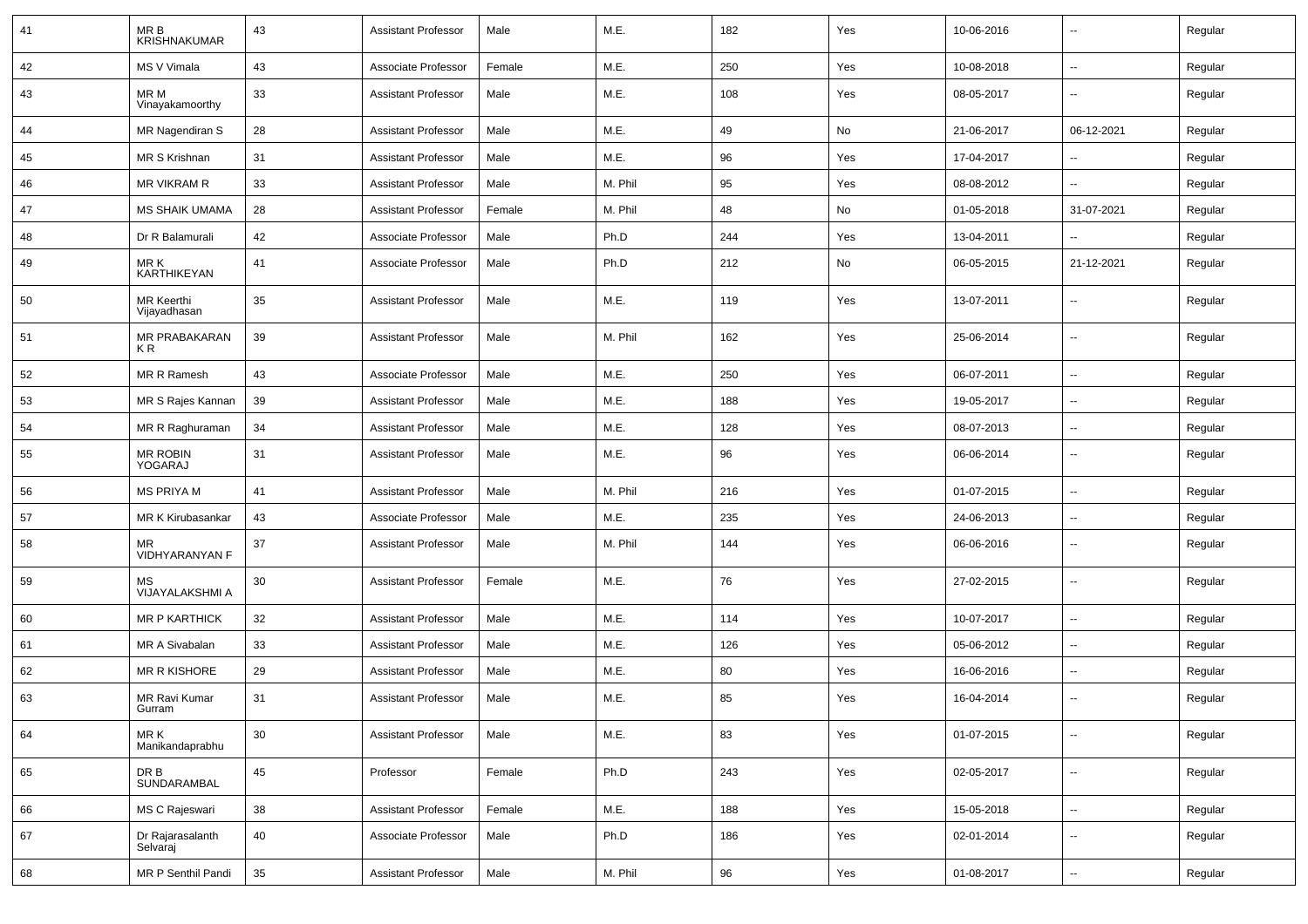| 69 | MS D Monica                         | 28 | <b>Assistant Professor</b> | Female | M.E.    | 49  | Yes | 07-06-2017 | $\sim$                   | Regular |
|----|-------------------------------------|----|----------------------------|--------|---------|-----|-----|------------|--------------------------|---------|
| 70 | Dr J Vishnupriyan                   | 33 | <b>Assistant Professor</b> | Male   | Ph.D    | 61  | Yes | 20-06-2018 | $\sim$                   | Regular |
| 71 | Dr T Thandapani                     | 55 | Professor                  | Male   | Ph.D    | 403 | Yes | 21-04-2014 | $\overline{\phantom{a}}$ | Regular |
| 72 | <b>MS PREETHA V</b>                 | 30 | <b>Assistant Professor</b> | Female | M.E.    | 72  | Yes | 01-06-2018 | $\overline{\phantom{a}}$ | Regular |
| 73 | Dr Y Geetha                         | 38 | <b>Assistant Professor</b> | Female | M. Phil | 180 | Yes | 11-07-2018 | $\overline{\phantom{a}}$ | Regular |
| 74 | Dr O S<br><b>RAJAMOHAN</b>          | 39 | <b>Assistant Professor</b> | Male   | Ph.D    | 180 | Yes | 23-08-2017 | $\sim$                   | Regular |
| 75 | <b>MR SIVARAJ S</b>                 | 34 | <b>Assistant Professor</b> | Male   | M.Tech  | 108 | Yes | 04-05-2015 | $\sim$                   | Regular |
| 76 | <b>MR G KARTHICK</b>                | 29 | <b>Assistant Professor</b> | Male   | M.E.    | 95  | Yes | 09-01-2017 | $\sim$                   | Regular |
| 77 | Dr MALAR SELVI M                    | 45 | <b>Assistant Professor</b> | Female | Ph.D    | 141 | Yes | 29-07-2015 | $\sim$                   | Regular |
| 78 | MR DENNISE<br><b>MATHEW</b>         | 41 | Associate Professor        | Male   | M.Tech  | 208 | Yes | 01-07-2014 | $\sim$                   | Regular |
| 79 | MR M Ezhilmaran                     | 47 | Associate Professor        | Male   | M.E.    | 260 | Yes | 08-08-2013 | $\sim$                   | Regular |
| 80 | MR G Maheswaran                     | 31 | <b>Assistant Professor</b> | Male   | M.Tech  | 86  | Yes | 24-06-2014 | $\sim$                   | Regular |
| 81 | MR KARTHIKEYAN                      | 31 | Associate Professor        | Male   | M.Tech  | 97  | Yes | 06-06-2015 | $\sim$                   | Regular |
| 82 | MS Preethi N Rajan                  | 29 | <b>Assistant Professor</b> | Female | M.E.    | 73  | Yes | 17-08-2015 | $\overline{\phantom{a}}$ | Regular |
| 83 | MR P SUBASH                         | 30 | <b>Assistant Professor</b> | Male   | M.E.    | 72  | Yes | 12-06-2015 | $\sim$                   | Regular |
| 84 | MR<br>Shanmugaselvam P              | 31 | <b>Assistant Professor</b> | Male   | M.E.    | 99  | Yes | 22-06-2015 | $\overline{\phantom{a}}$ | Regular |
| 85 | MS J Poornima                       | 33 | <b>Assistant Professor</b> | Female | M.E.    | 108 | Yes | 25-06-2014 |                          | Regular |
| 86 | MR R DEEEPAK<br><b>SURESH KUMAR</b> | 36 | <b>Assistant Professor</b> | Male   | M.E.    | 101 | No  | 06-06-2014 | 12-01-2022               | Regular |
| 87 | Ms Anna Poorani                     | 31 | <b>Assistant Professor</b> | Female | M.E.    | 68  | Yes | 20-07-2015 | $\sim$                   | Regular |
| 88 | <b>MR T VINOTH</b>                  | 35 | <b>Assistant Professor</b> | Male   | M.E.    | 149 | Yes | 01-06-2015 | $\sim$                   | Regular |
| 89 | MR Senthil Kumar S                  | 36 | <b>Assistant Professor</b> | Male   | M.E.    | 126 | Yes | 02-07-2014 | $\sim$                   | Regular |
| 90 | MR<br>KATHAVARAYAN P                | 37 | <b>Assistant Professor</b> | Male   | M. Phil | 159 | Yes | 09-05-2016 | $\overline{\phantom{a}}$ | Regular |
| 91 | Dr V Dhinakaran                     | 40 | Associate Professor        | Male   | Ph.D    | 205 | Yes | 26-06-2017 | Щ,                       | Regular |
| 92 | MR Vinoth N                         | 33 | Assistant Professor        | Male   | M.E.    | 129 | Yes | 17-05-2017 | −−                       | Regular |
| 93 | MR N Ravikumar                      | 31 | <b>Assistant Professor</b> | Male   | M.E.    | 108 | Yes | 01-07-2017 | $\sim$                   | Regular |
| 94 | MS R Pandimeena                     | 29 | <b>Assistant Professor</b> | Female | M.E.    | 84  | Yes | 20-11-2017 | $\sim$                   | Regular |
| 95 | Ms S Sinika                         | 33 | <b>Assistant Professor</b> | Female | M. Phil | 113 | No  | 17-05-2017 | 31-07-2021               | Regular |
| 96 | Mr Yogesh kumar B                   | 35 | <b>Assistant Professor</b> | Male   | M.E.    | 83  | Yes | 19-06-2017 | $\sim$                   | Regular |
| 97 | Mr Dhivakar<br>Raviram RP           | 27 | <b>Assistant Professor</b> | Male   | M.E.    | 45  | No  | 18-02-2019 | 06-12-2021               | Regular |
| 98 | MR Vinithkumar S                    | 28 | <b>Assistant Professor</b> | Male   | M.E.    | 32  | Yes | 19-11-2018 | $\overline{\phantom{a}}$ | Regular |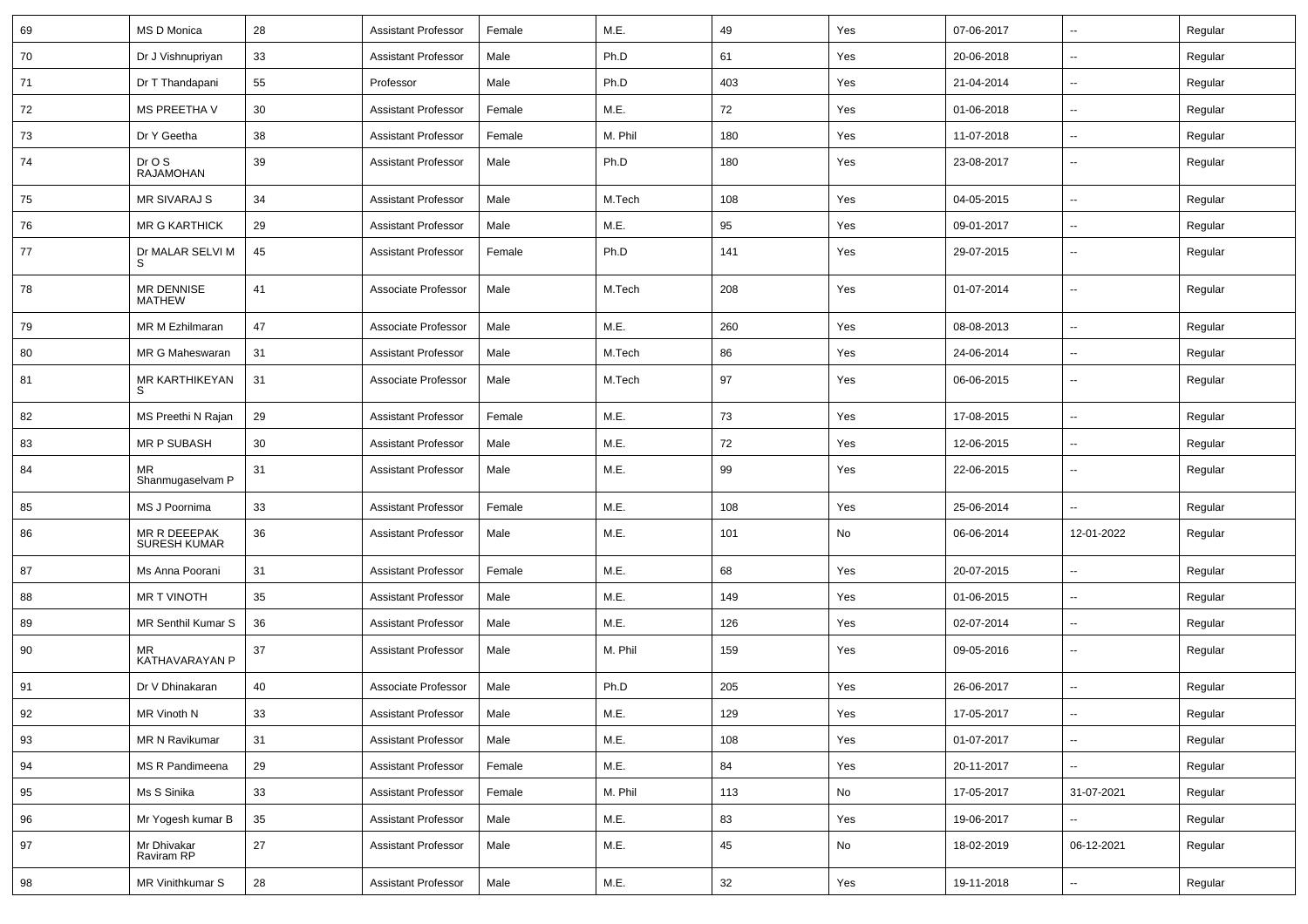| 99  | Dr Kannan P                    | 47 | Associate Professor        | Male   | Ph.D    | 240 | Yes | 21-01-2019 | $\overline{\phantom{a}}$ | Regular |
|-----|--------------------------------|----|----------------------------|--------|---------|-----|-----|------------|--------------------------|---------|
| 100 | Dr R Janarthanan               | 48 | Professor                  | Male   | Ph.D    | 269 | Yes | 19-06-2019 | --                       | Regular |
| 101 | Ms V Gayathri                  | 30 | <b>Assistant Professor</b> | Female | M.E.    | 50  | Yes | 02-07-2019 | $\overline{\phantom{a}}$ | Regular |
| 102 | Ms D Suvathi                   | 27 | <b>Assistant Professor</b> | Female | M.E.    | 53  | Yes | 02-07-2019 | $\overline{\phantom{a}}$ | Regular |
| 103 | Ms M Shanmuga<br>Sundari       | 36 | <b>Assistant Professor</b> | Female | M.E.    | 172 | Yes | 02-05-2019 | --                       | Regular |
| 104 | Ms S Amutha                    | 25 | <b>Assistant Professor</b> | Female | M.E.    | 24  | Yes | 10-06-2019 | Ξ.                       | Regular |
| 105 | Dr B Anuradha                  | 47 | Professor                  | Female | Ph.D    | 278 | Yes | 16-05-2019 | $\overline{\phantom{a}}$ | Regular |
| 106 | Dr P Partheeban                | 53 | Professor                  | Female | Ph.D    | 346 | Yes | 02-12-2019 | $\sim$                   | Regular |
| 107 | Dr A Vanisri                   | 48 | Professor                  | Female | Ph.D    | 258 | No  | 07-07-2019 | 31-07-2021               | Regular |
| 108 | Dr Kiran George                | 38 | Associate Professor        | Male   | Ph.D    | 120 | Yes | 15-07-2019 | $\overline{\phantom{a}}$ | Regular |
| 109 | Ms R Ashlin Jinushia           | 25 | <b>Assistant Professor</b> | Female | M.E.    | 24  | No  | 01-07-2019 | 31-12-2021               | Regular |
| 110 | Dr P Gurusamy                  | 48 | Professor                  | Male   | Ph.D    | 258 | Yes | 05-08-2019 |                          | Regular |
| 111 | Dr S Ravi                      | 48 | Professor                  | Male   | Ph.D    | 221 | Yes | 22-08-2019 | $\sim$                   | Regular |
| 112 | Dr D<br>Vijayaganapathy        | 46 | Associate Professor        | Male   | Ph.D    | 206 | No  | 01-07-2019 | 05-08-2021               | Regular |
| 113 | Mr J Lokesh kumar              | 33 | <b>Assistant Professor</b> | Male   | M.E.    | 105 | Yes | 17-05-2019 | $\sim$                   | Regular |
| 114 | Mr P Bala murali               | 41 | <b>Assistant Professor</b> | Male   | M.E.    | 140 | Yes | 12-06-2019 | $\overline{\phantom{a}}$ | Regular |
| 115 | Dr C Ezhilarasan               | 45 | Professor                  | Male   | Ph.D    | 242 | Yes | 12-06-2019 | $\overline{\phantom{a}}$ | Regular |
| 116 | Dr R M Bommi                   | 40 | Associate Professor        | Female | Ph.D    | 180 | No  | 15-07-2019 | 10-12-2021               | Regular |
| 117 | Ms V Sridevi                   | 37 | <b>Assistant Professor</b> | Female | M. Phil | 127 | Yes | 02-01-2019 |                          | Regular |
| 118 | Ms N Selvathai<br>Nalan        | 60 | <b>Assistant Professor</b> | Female | M. Phil | 270 | Yes | 14-08-2019 | $\overline{\phantom{a}}$ | Regular |
| 119 | Dr G Murugan                   | 37 | <b>Assistant Professor</b> | Male   | M. Phil | 141 | Yes | 01-07-2019 | Ξ.                       | Regular |
| 120 | Mr P Yakkana<br>Rajasankar     | 39 | <b>Assistant Professor</b> | Male   | M. Phil | 181 | Yes | 20-05-2019 | ⊷.                       | Regular |
| 121 | Ms D Sophia<br>Ponmalar        | 32 | <b>Assistant Professor</b> | Female | M. Phil | 48  | Yes | 01-07-2019 | ⊷.                       | Regular |
| 122 | Dr G Gomathy                   | 28 | <b>Assistant Professor</b> | Female | Ph.D    | 31  | No  | 05-07-2019 | 28-10-2021               | Regular |
| 123 | Ms S Illamathi                 | 28 | Assistant Professor        | Female | M. Phil | 31  | Yes | 01-07-2019 | $\sim$                   | Regular |
| 124 | Ms C Lakshmi                   | 41 | <b>Assistant Professor</b> | Female | M. Phil | 159 | Yes | 01-07-2019 | $\sim$                   | Regular |
| 125 | Dr S Poovaragan                | 31 | <b>Assistant Professor</b> | Male   | Ph.D    | 104 | Yes | 21-06-2019 | Ξ.                       | Regular |
| 126 | Dr T Ramakrishna               | 46 | Associate Professor        | Male   | Ph.D    | 219 | Yes | 07-06-2020 | Щ,                       | Regular |
| 127 | Dr R THALAPATHI<br>RAJASEKARAN | 50 | Associate Professor        | Male   | Ph.D    | 224 | Yes | 07-01-2019 | $\sim$                   | Regular |
| 128 | Dr B<br>DHANALAKSHMI           | 38 | Associate Professor        | Female | Ph.D    | 202 | No  | 06-10-2019 | 31-07-2021               | Regular |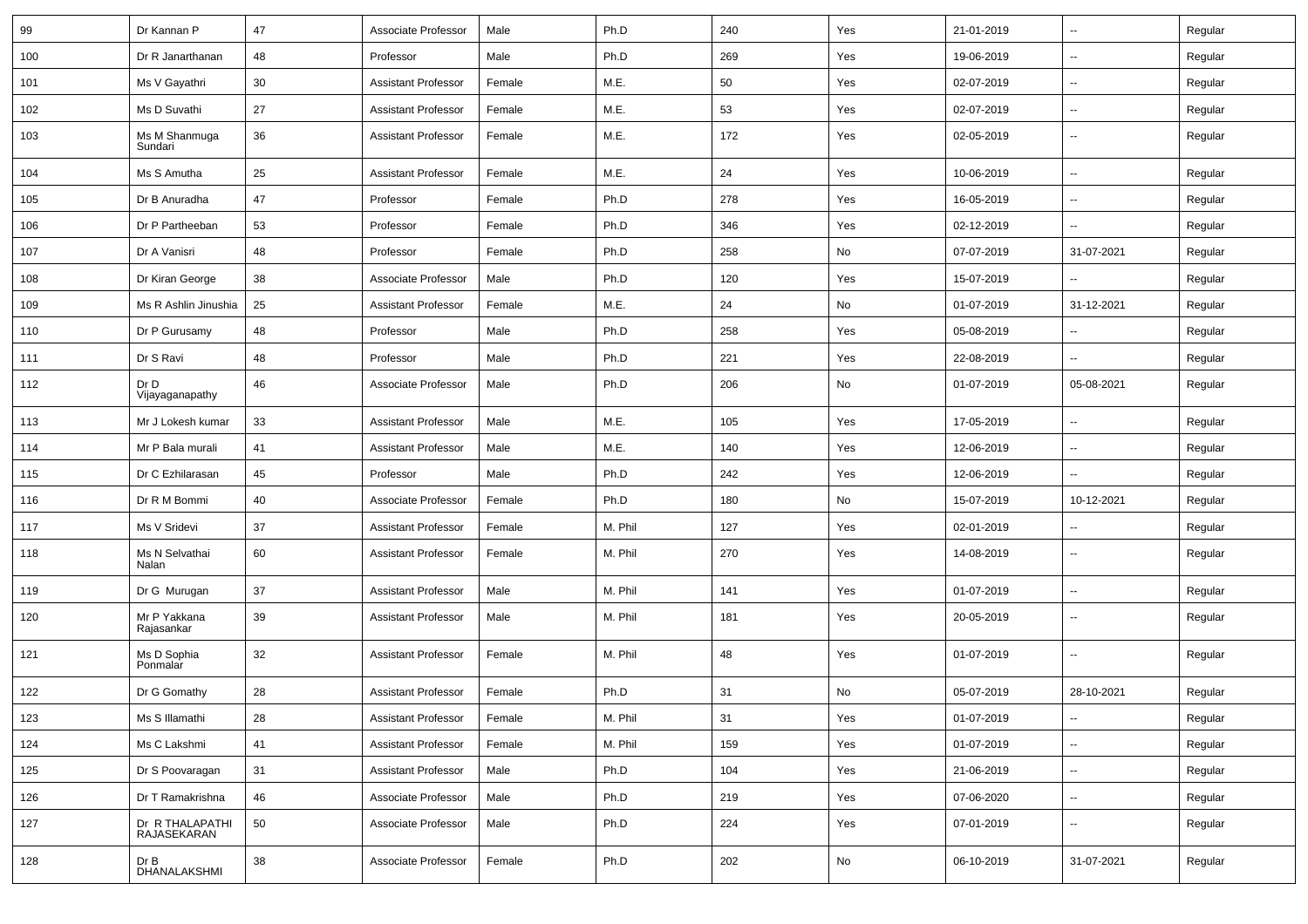| 129 | MS G LINGAMMAL<br>PRIYADHRSINI        | 33 | <b>Assistant Professor</b> | Male   | M.E.    | 78  | No  | 15-07-2019 | 12-01-2022               | Regular |
|-----|---------------------------------------|----|----------------------------|--------|---------|-----|-----|------------|--------------------------|---------|
| 130 | MR V Selvakumar                       | 40 | <b>Assistant Professor</b> | Male   | M.E.    | 96  | Yes | 23-06-2015 | ⊷.                       | Regular |
| 131 | MR M Vijaya kumar                     | 29 | <b>Assistant Professor</b> | Male   | M.E.    | 29  | Yes | 07-02-2019 | $\sim$                   | Regular |
| 132 | <b>MRS N Brindha</b>                  | 28 | <b>Assistant Professor</b> | Female | M.E.    | 52  | Yes | 08-05-2019 | $\sim$                   | Regular |
| 133 | MS E Nivedha                          | 32 | <b>Assistant Professor</b> | Female | M.E.    | 45  | Yes | 16-07-2019 | $\sim$                   | Regular |
| 134 | MR V Muthu kumar                      | 26 | <b>Assistant Professor</b> | Male   | M.E.    | 29  | Yes | 07-02-2019 | $\sim$                   | Regular |
| 135 | MR M Selvajothi                       | 27 | <b>Assistant Professor</b> | Female | M.E.    | 55  | Yes | 07-02-2019 | $\sim$                   | Regular |
| 136 | MR S Vinoth kumar                     | 29 | <b>Assistant Professor</b> | Male   | M.E.    | 42  | Yes | 15-07-2019 | ⊷.                       | Regular |
| 137 | Mr A KANNAPPAN                        | 30 | <b>Assistant Professor</b> | Male   | M.E.    | 54  | No  | 06-03-2019 | 10-01-2022               | Regular |
| 138 | Dr Swarna<br>ravindrababu             | 49 | Professor                  | Female | Ph.D    | 266 | Yes | 02-01-2020 | $\overline{\phantom{a}}$ | Regular |
| 139 | Dr K Baskaran                         | 39 | Associate Professor        | Male   | Ph.D    | 54  | Yes | 21-06-2019 | $\overline{\phantom{a}}$ | Regular |
| 140 | MR C Poundoss                         | 38 | <b>Assistant Professor</b> | Male   | M.E.    | 130 | No  | 21-01-2019 | 24-01-2022               | Regular |
| 141 | MS A Tamilselvi                       | 39 | <b>Assistant Professor</b> | Female | M.E.    | 129 | Yes | 08-02-2019 | $\sim$                   | Regular |
| 142 | MRS E R Saranya                       | 33 | <b>Assistant Professor</b> | Female | M.E.    | 120 | Yes | 07-03-2019 | $\sim$                   | Regular |
| 143 | Ms N Suriya                           | 32 | <b>Assistant Professor</b> | Female | M.E.    | 64  | Yes | 15-04-2019 | $\sim$                   | Regular |
| 144 | Dr A Kavitha                          | 39 | <b>Assistant Professor</b> | Female | M. Phil | 163 | Yes | 15-07-2019 | $\sim$                   | Regular |
| 145 | Mr S Ravi                             | 38 | <b>Assistant Professor</b> | Male   | M.E.    | 157 | Yes | 19-05-2017 | $\sim$                   | Regular |
| 146 | Dr V Sureshkumar                      | 52 | Associate Professor        | Male   | Ph.D    | 216 | Yes | 02-07-2018 | $\overline{\phantom{a}}$ | Regular |
| 147 | Dr R Soloman<br>Roach                 | 42 | Associate Professor        | Male   | Ph.D    | 204 | Yes | 02-06-2018 | $\sim$                   | Regular |
| 148 | Dr K Suresh                           | 43 | Associate Professor        | Male   | Ph.D    | 236 | Yes | 04-05-2020 | $\sim$                   | Regular |
| 149 | Dr K<br>SOMASUNDARAM                  | 49 | Professor                  | Male   | Ph.D    | 264 | No  | 14-07-2019 | 26-10-2021               | Regular |
| 150 | DR SS<br>ARUMUGAM                     | 42 | Professor                  | Male   | Ph.D    | 204 | No  | 01-07-2020 | 06-12-2021               | Regular |
| 151 | <b>MRS G MOHANA</b><br><b>SUNDARI</b> | 37 | <b>Assistant Professor</b> | Female | M.E.    | 84  | Yes | 08-06-2020 | $\sim$                   | Regular |
| 152 | DR R<br>SURENDARAN                    | 38 | Associate Professor        | Male   | Ph.D    | 188 | Yes | 04-05-2020 | $\overline{\phantom{a}}$ | Regular |
| 153 | DR K ANAND                            | 46 | Associate Professor        | Male   | Ph.D    | 200 | Yes | 20-07-2020 | $\sim$                   | Regular |
| 154 | DR R MEENAKSHI                        | 46 | Professor                  | Female | Ph.D    | 256 | Yes | 01-06-2020 | $\sim$                   | Regular |
| 155 | DR P<br>KARTHIKEYAN                   | 43 | Associate Professor        | Male   | Ph.D    | 198 | Yes | 01-06-2020 | $\sim$                   | Regular |
| 156 | <b>MRS D SUGANYA</b>                  | 32 | <b>Assistant Professor</b> | Female | M.E.    | 99  | Yes | 01-07-2020 | $\sim$                   | Regular |
| 157 | MR S ASHOK<br>KUMA                    | 41 | Assistant Professor        | Male   | M.E.    | 198 | Yes | 27-04-2020 | $\sim$                   | Regular |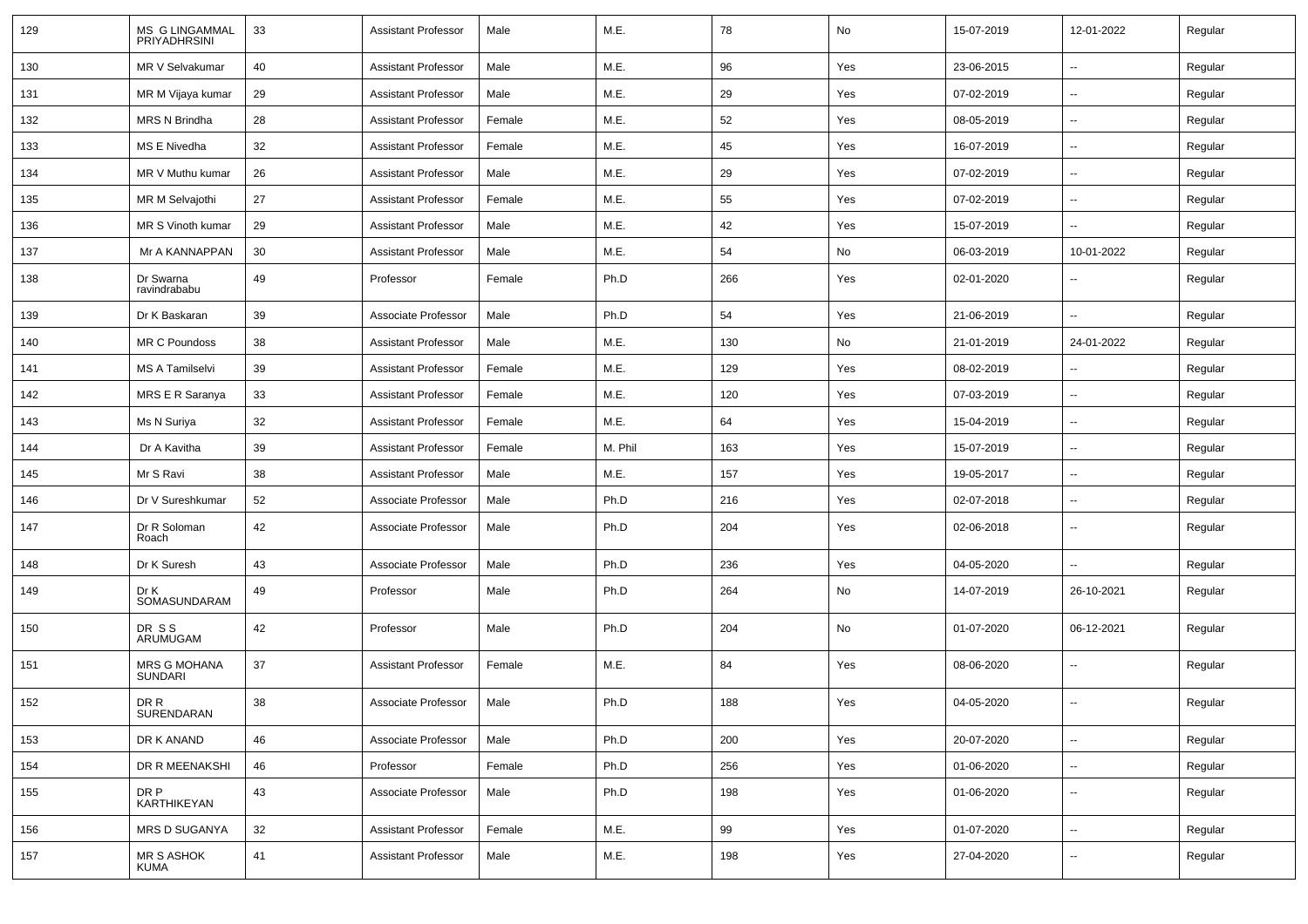| 158 | MR R SHELTON<br><b>JOHANSON</b> | 30 | <b>Assistant Professor</b>                          | Male   | M. Phil | 95  | Yes | 31-07-2020 | $\overline{\phantom{a}}$ | Regular |
|-----|---------------------------------|----|-----------------------------------------------------|--------|---------|-----|-----|------------|--------------------------|---------|
| 159 | MR T VINU                       | 34 | <b>Assistant Professor</b>                          | Male   | M. Phil | 97  | Yes | 20-07-2020 | $\sim$                   | Regular |
| 160 | MR E BABU<br><b>CHARLES</b>     | 49 | <b>Assistant Professor</b>                          | Male   | M. Phil | 240 | Yes | 07-08-2012 | $\overline{\phantom{a}}$ | Regular |
| 161 | DR JAI JAGANATH<br><b>BABU</b>  | 43 | Associate Professor                                 | Male   | Ph.D    | 231 | Yes | 01-07-2020 | $\overline{\phantom{a}}$ | Regular |
| 162 | <b>MRS SUSAN MANO</b><br>DERRY  | 31 | <b>Assistant Professor</b>                          | Female | M.E.    | 68  | Yes | 21-07-2020 | $\overline{\phantom{a}}$ | Regular |
| 163 | DR R SURESH<br>KUMAR            | 39 | Associate Professor                                 | Male   | Ph.D    | 194 | Yes | 09-03-2020 | $\overline{\phantom{a}}$ | Regular |
| 164 | MRS S<br><b>BHUVANESWARI</b>    | 30 | <b>Assistant Professor</b>                          | Female | M.E.    | 32  | Yes | 22-04-2019 | $\overline{\phantom{a}}$ | Regular |
| 165 | MS V DHIYA PRIYA                | 26 | <b>Assistant Professor</b>                          | Female | M.E.    | 36  | No  | 01-07-2019 | 31-07-2021               | Regular |
| 166 | MRS P DEEPA                     | 27 | <b>Assistant Professor</b>                          | Female | M.E.    | 40  | No  | 01-07-2019 | 31-07-2021               | Regular |
| 167 | MS B<br><b>GOMATHEESWARI</b>    | 30 | <b>Assistant Professor</b>                          | Female | M.E.    | 84  | No  | 01-07-2020 | 31-12-2021               | Regular |
| 168 | DR R DHILIP<br><b>KUMAR</b>     | 36 | Assistant Professor                                 | Male   | Ph.D    | 42  | Yes | 31-01-2020 | $\overline{\phantom{a}}$ | Regular |
| 169 | DR K SREEVANI                   | 46 | Associate Professor                                 | Female | Ph.D    | 242 | Yes | 28-09-2020 | $\overline{\phantom{a}}$ | Regular |
| 170 | DR S NAGARANI                   | 31 | <b>Assistant Professor</b>                          | Female | Ph.D    | 72  | Yes | 27-07-2020 | $\overline{\phantom{a}}$ | Regular |
| 171 | DR R SARAVANAN                  | 51 | Associate Professor                                 | Male   | Ph.D    | 287 | Yes | 01-06-2020 | $\sim$                   | Regular |
| 172 | MR E KAMALRAJ<br>KANNAN         | 34 | <b>Assistant Professor</b>                          | Male   | M.E.    | 120 | Yes | 07-02-2017 | $\sim$                   | Regular |
| 173 | MR P THIRUMAL                   | 51 | Associate Professor                                 | Male   | M.E.    | 300 | No  | 24-05-2017 | 31-07-2021               | Regular |
| 174 | DR R RAVINDER                   | 68 | Associate Professor                                 | Male   | Ph.D    | 480 | Yes | 15-07-2014 | $\sim$                   | Regular |
| 175 | DR V MOHANAVEL                  | 40 | Associate Professor                                 | Male   | Ph.D    | 204 | No  | 06-08-2019 | 31-07-2021               | Regular |
| 176 | DR A RAMESH                     | 53 | Dean / Principal /<br>Director / Vice<br>Chancellor | Male   | Ph.D    | 350 | Yes | 04-05-2020 | $\overline{\phantom{a}}$ | Regular |
| 177 | DR.<br>GANESAMOORTHY<br>R       | 49 | Professor                                           | Male   | Ph.D    | 249 | Yes | 01-06-2020 | $\overline{\phantom{a}}$ | Regular |
| 178 | DR U SOLOMON                    | 61 | Professor                                           | Male   | Ph.D    | 432 | Yes | 01-07-2020 |                          | Regular |
| 179 | DR M BASKAR                     | 41 | Assistant Professor                                 | Male   | Ph.D    | 185 | Yes | 29-07-2020 | $\overline{\phantom{a}}$ | Regular |
| 180 | DR S SAIVARAJ                   | 38 | <b>Assistant Professor</b>                          | Male   | Ph.D    | 170 | Yes | 12-10-2020 |                          | Regular |
| 181 | DR C<br><b>VISWANATHAN</b>      | 44 | Professor                                           | Male   | Ph.D    | 204 | No  | 01-07-2020 | 06-12-2021               | Regular |
| 182 | MR L<br>VIGNESWARAN             | 32 | <b>Assistant Professor</b>                          | Male   | M. Phil | 110 | Yes | 01-06-2020 | $\overline{\phantom{a}}$ | Regular |
| 183 | <b>MS S SARANYA</b>             | 25 | <b>Assistant Professor</b>                          | Female | M. Phil | 18  | Yes | 01-01-2020 | $\sim$                   | Regular |
| 184 | MR V KISHORE<br><b>KUMAR</b>    | 30 | Assistant Professor                                 | Male   | M.E.    | 83  | Yes | 06-07-2020 | $\sim$                   | Regular |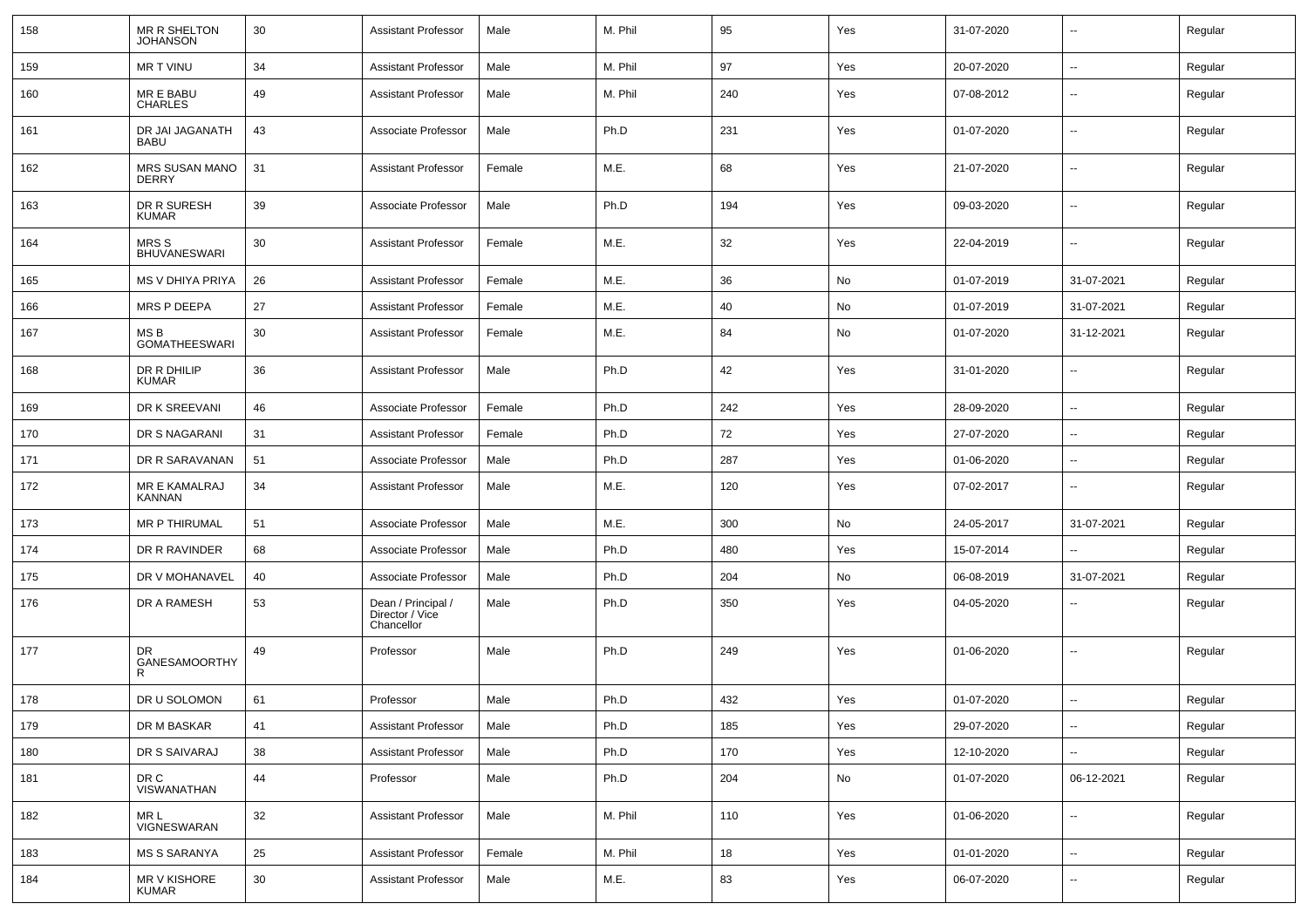| 185 | <b>MS M SIVARANJINI</b>                 | 24     | <b>Assistant Professor</b> | Female | M.E. | 18  | No  | 01-07-2020 | 05-08-2021               | Regular |
|-----|-----------------------------------------|--------|----------------------------|--------|------|-----|-----|------------|--------------------------|---------|
| 186 | MR M SIVAKUMAR                          | 35     | <b>Assistant Professor</b> | Male   | M.E. | 128 | Yes | 01-02-2020 | $\sim$                   | Regular |
| 187 | <b>MR T PAUL</b><br><b>IMMANUEL</b>     | 25     | <b>Assistant Professor</b> | Male   | M.E. | 18  | Yes | 01-07-2019 | $\overline{\phantom{a}}$ | Regular |
| 188 | MR V DILLI<br>GANESH                    | 23     | <b>Assistant Professor</b> | Male   | M.E. | 11  | No  | 13-07-2020 | 09-12-2021               | Regular |
| 189 | MR E PRAKASH                            | 30     | <b>Assistant Professor</b> | Male   | M.E. | 83  | Yes | 01-07-2020 | $\sim$                   | Regular |
| 190 | MR A SRINIVASAN                         | 27     | <b>Assistant Professor</b> | Male   | M.E. | 47  | Yes | 10-12-2018 | $\sim$                   | Regular |
| 191 | MR K<br>NALLATHAMBI                     | 36     | <b>Assistant Professor</b> | Male   | M.E. | 152 | Yes | 06-07-2020 |                          | Regular |
| 192 | <b>MR S KRISHNA</b><br><b>MOORTHI</b>   | 27     | <b>Assistant Professor</b> | Male   | M.E. | 39  | No  | 19-06-2017 | 31-07-2021               | Regular |
| 193 | Dr R K<br>Sankaranarayanan              | 36     | <b>Assistant Professor</b> | Male   | Ph.D | 96  | Yes | 02-03-2020 | ۰.                       | Regular |
| 194 | Dr p Vasanth Raj                        | 30     | <b>Assistant Professor</b> | Male   | Ph.D | 60  | Yes | 19-03-2021 | $\sim$                   | Regular |
| 195 | DR G<br>MAHESWARAN                      | 45     | Associate Professor        | Male   | Ph.D | 276 | Yes | 01-06-2020 | $\sim$                   | Regular |
| 196 | DR P<br>SABARINATHAN                    | 28     | <b>Assistant Professor</b> | Male   | Ph.D | 24  | Yes | 19-07-2020 | $\overline{\phantom{a}}$ | Regular |
| 197 | DR S<br><b>GOWTHAMAN</b>                | 30     | <b>Assistant Professor</b> | Male   | Ph.D | 31  | Yes | 19-07-2020 | $\sim$                   | Regular |
| 198 | DR S M MUTHU                            | 29     | <b>Assistant Professor</b> | Male   | Ph.D | 24  | Yes | 13-09-2020 | $\overline{\phantom{a}}$ | Regular |
| 199 | DR MOHAN<br><b>KUMAR</b><br>SUBRAMANIYA | 32     | <b>Assistant Professor</b> | Male   | Ph.D | 28  | Yes | 17-09-2020 | $\overline{\phantom{a}}$ | Regular |
| 200 | DR S T SELVAMANI                        | 42     | Professor                  | Male   | Ph.D | 147 | Yes | 19-04-2021 | $\overline{\phantom{a}}$ | Regular |
| 201 | DR S MARICHAMY                          | 41     | <b>Assistant Professor</b> | Male   | Ph.D | 162 | Yes | 06-08-2020 | $\sim$                   | Regular |
| 202 | DR H THAMEEM<br>BASHA                   | 28     | <b>Assistant Professor</b> | Male   | Ph.D | 30  | Yes | 09-08-2020 | $\sim$                   | Regular |
| 203 | DR S<br><b>BALACHANDRAN</b>             | 35     | <b>Assistant Professor</b> | Male   | Ph.D | 96  | Yes | 26-04-2020 | $\sim$                   | Regular |
| 204 | DR A SWETHA                             | 30     | <b>Assistant Professor</b> | Male   | Ph.D | 48  | Yes | 03-05-2020 | $\overline{\phantom{a}}$ | Regular |
| 205 | DR N SUGANYA                            | 31     | <b>Assistant Professor</b> | Male   | Ph.D | 48  | Yes | 29-10-2020 | $\sim$                   | Regular |
| 206 | DR R PONNUSAMY   47                     |        | Professor                  | Male   | Ph.D | 312 | Yes | 26-02-2020 | $\overline{\phantom{a}}$ | Regular |
| 207 | DR J VENKATESH                          | 50     | Professor                  | Male   | Ph.D | 323 | Yes | 15-06-2020 | $\sim$                   | Regular |
| 208 | DR T PREETHIYA                          | 35     | Associate Professor        | Male   | Ph.D | 88  | Yes | 26-08-2020 | $\sim$                   | Regular |
| 209 | DR J<br><b>RAJAPARTHIBAN</b>            | $37\,$ | Associate Professor        | Male   | Ph.D | 147 | Yes | 15-07-2020 | $\sim$                   | Regular |
| 210 | Dr P Manoharan                          | 62     | Professor                  | Male   | Ph.D | 336 | No  | 02-03-2020 | 12-01-2022               | Regular |
| 211 | Dr Nallasaravanan                       | 48     | <b>Assistant Professor</b> | Male   | Ph.D | 257 | No  | 01-09-2020 | 01-10-2021               | Regular |
| 212 | Dr R karthikeyan                        | 42     | Professor                  | Male   | Ph.D | 212 | Yes | 10-04-2020 | $\sim$                   | Regular |